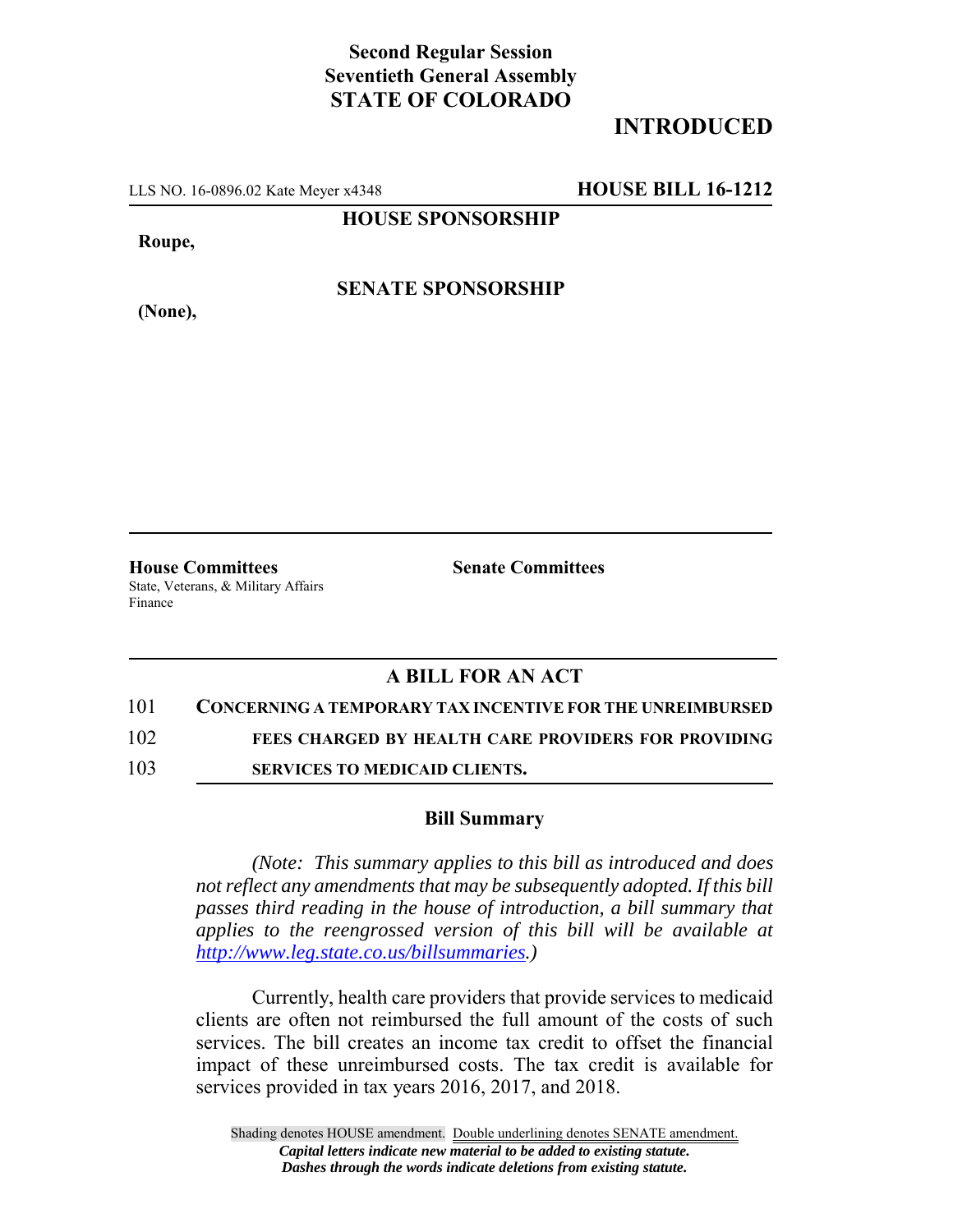The amount of the tax credit that can be claimed is 50% of either:

- ! The difference in the cost of the services set forth in the medicaid and medicare fee schedules in effect at the time the services were rendered; or
- ! For any services without a medicare fee schedule equivalent, the difference between the amounts paid for the services under the medicaid fee schedule in effect at the time the services were rendered and the fee amounts published in the most recent Colorado-specific cost-of-care or compensation survey conducted by an entity identified by rule of the executive director of the department of revenue (department).

If the amount of the credit allowed exceeds the amount of the income tax otherwise due, the bill prohibits the balance from either being refunded or carried forward and applied against the income tax due in any succeeding income tax years.

The department is required to include information regarding the tax credit in its "State Measurement for Accountable, Responsive, and Transparent (SMART) Government Act" presentation in the legislative interim immediately prior to the repeal of the credit.

| $\mathbf{1}$   | Be it enacted by the General Assembly of the State of Colorado:       |
|----------------|-----------------------------------------------------------------------|
| $\overline{2}$ | <b>SECTION 1.</b> In Colorado Revised Statutes, add 39-22-538 as      |
| 3              | follows:                                                              |
| $\overline{4}$ | 39-22-538. Tax credit for unreimbursed fees for services              |
| 5              | provided by health care providers to medicaid clients - eligibility - |
| 6              | rules - report - legislative declaration - definitions - repeal.      |
| $\overline{7}$ | (1) (a) THE GENERAL ASSEMBLY FINDS, DETERMINES, AND DECLARES          |
| 8              | THAT:                                                                 |
| 9              | (I) MEDICAID IS A VALUABLE PROGRAM THAT ASSISTS PERSONS               |
| 10             | WHO HAVE A LOW INCOME OR LIMITED RESOURCES IN OBTAINING HEALTH        |
| 11             | CARE;                                                                 |
| 12             | (II) COLORADO MEDICAID CLIENTS HAVE ACCESS TO VALUABLE                |
| 13             | PHYSICAL AND BEHAVIORAL HEALTH BENEFITS DELIVERED IN A VARIETY        |
| 14             | OF INPATIENT AND OUTPATIENT SETTINGS;                                 |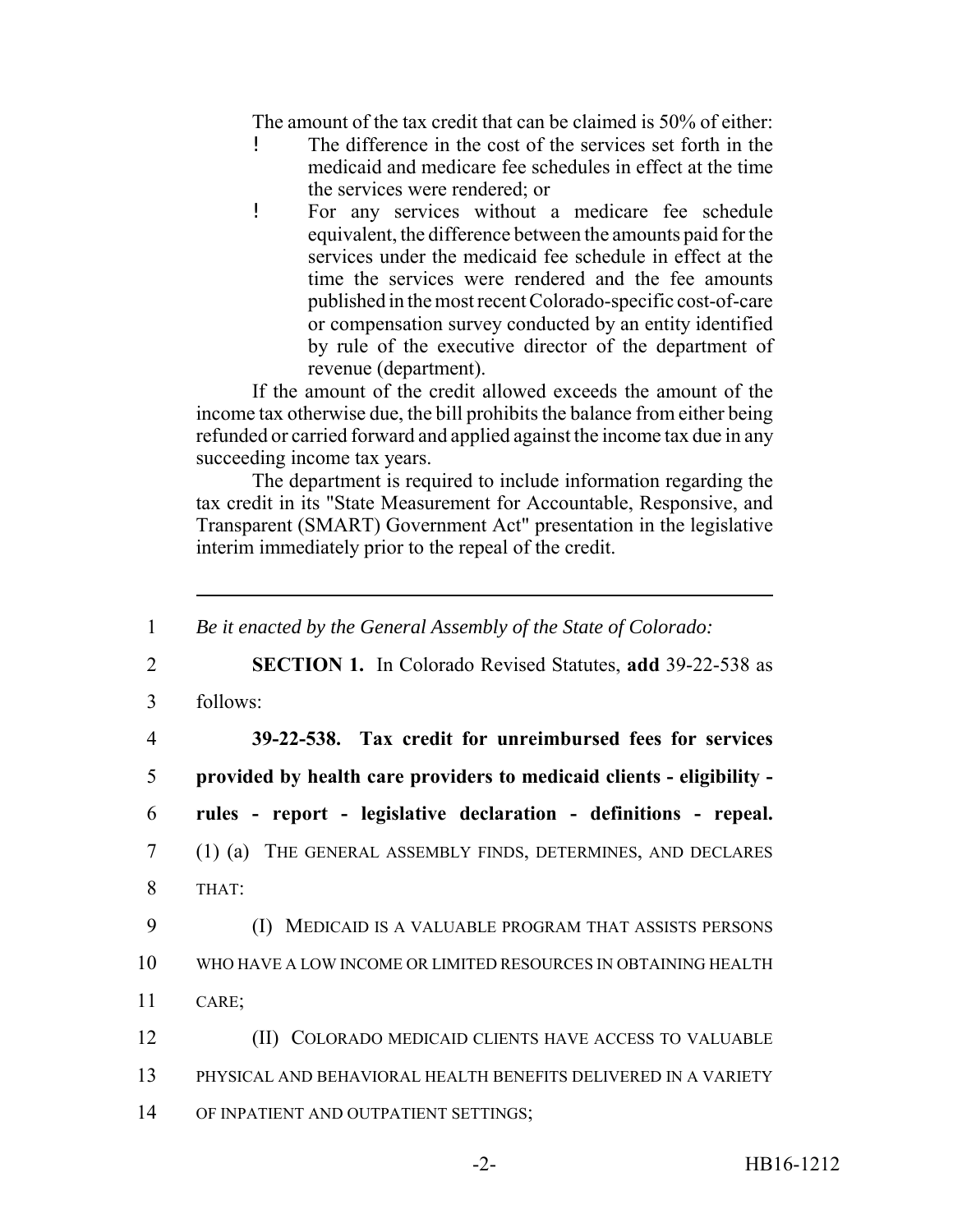(III) WHILE THE NUMBER OF ENROLLEES IN MEDICAID HAS INCREASED MARKEDLY IN RECENT YEARS, WITH THE TOTAL MEDICAID EXPENDITURES IN COLORADO EXPECTED TO EXCEED SIX BILLION DOLLARS 4 FOR FISCAL YEAR 2016-17, THE RATES OF REIMBURSEMENT TO HEALTH CARE PROVIDERS DO NOT ALWAYS COVER THE COSTS OF PROVIDING THE SERVICES; AND

 (IV) BECAUSE MEDICAID DOES NOT REIMBURSE THE FULL AMOUNT IT COSTS TO DELIVER THESE TYPES OF CARE, PROVIDERS MUST MAKE UP THE DIFFERENCE ELSEWHERE OR EVEN OPERATE AT A LOSS WITH RESPECT TO SERVICES PROVIDED TO THEIR MEDICAID CLIENTS.

 (b) THE GENERAL ASSEMBLY THEREFORE DECLARES THAT THE 12 PURPOSE OF THIS SECTION IS TO CREATE AND IMPLEMENT AN INCENTIVE, 13 IN THE FORM OF A CREDIT AGAINST THE STATE INCOME TAX, THAT WILL ENCOURAGE HEALTH CARE PROVIDERS TO CONTINUE TO ACCEPT MEDICAID CLIENTS, OR INCREASE THE NUMBER OF MEDICAID CLIENTS THEY ACCEPT AS PATIENTS, INCENTIVIZE CURRENT HEALTH CARE PROVIDERS TO KEEP PRACTICING IN COLORADO, AND PROMOTE COLORADO AS AN ATTRACTIVE STATE TO OTHER PROVIDERS LOOKING TO ESTABLISH, EXPAND, OR RELOCATE THEIR BUSINESSES.

20 (2) AS USED IN THIS SECTION:

 (a) "HEALTH CARE PROVIDER" MEANS A PERSON, CORPORATION, FACILITY, OR INSTITUTION:

 (I) THAT IS ENROLLED UNDER THE STATE MEDICAL ASSISTANCE 24 PROGRAM, ARTICLES 4, 5, AND 6 OF TITLE 25.5, C.R.S.; AND

 (II) THAT PROVIDES CARE, SERVICES, OR GOODS, INCLUDING HOME HEALTH CARE OR PERSONAL SERVICES, TO MEDICAID CLIENTS.

(b) "HOME HEALTH CARE OR PERSONAL CARE SERVICES" MEANS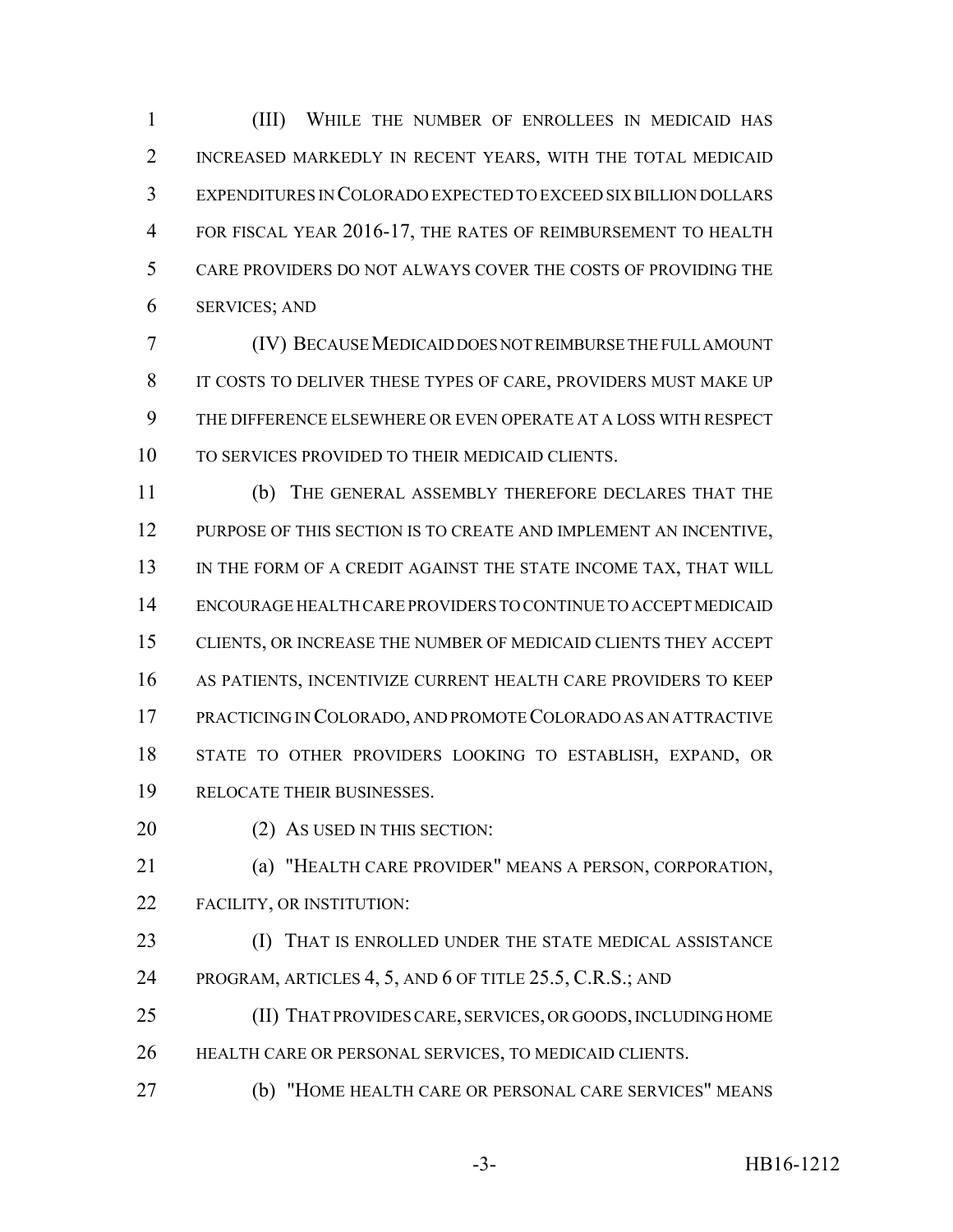THE MEDICAL OR NONMEDICAL SERVICES PROVIDED UNDER A PLAN OF CARE DEVELOPED BY A LICENSED HOME CARE AGENCY AT A PRIVATE RESIDENCE.

 (c) "TAXPAYER" MEANS A HEALTH CARE PROVIDER THAT FILES AN INCOME TAX RETURN UNDER THIS ARTICLE AND WHO PROVIDED SERVICES TO MEDICAID CLIENTS DURING THE TAX YEAR FOR WHICH THE TAX CREDIT ALLOWED UNDER THIS SECTION IS BEING CLAIMED.

 (3) FOR ANY INCOME TAX YEAR COMMENCING ON OR AFTER JANUARY 1, 2016, BUT PRIOR TO JANUARY 1, 2019, AN ELIGIBLE TAXPAYER IS ALLOWED A CREDIT AGAINST THE INCOME TAXES IMPOSED BY THIS ARTICLE IN AN AMOUNT EQUAL TO FIFTY PERCENT OF:

 (a) THE DIFFERENCE BETWEEN THE REIMBURSED MEDICAID FEES FOR SERVICES PROVIDED BY THE TAXPAYER TO MEDICAID CLIENTS IN THE TAX YEAR FOR WHICH THE TAX CREDIT IS CLAIMED AND THE FEE FOR THE SAME SERVICE CONTAINED IN THE MEDICARE FEE SCHEDULE SET BY THE FEDERAL CENTERS FOR MEDICARE AND MEDICAID SERVICES IN THE UNITED STATES DEPARTMENT OF HEALTH AND HUMAN SERVICES IN EFFECT AT THE TIME THE SERVICES WERE RENDERED; OR

 (b) FOR HOME HEALTH CARE OR PERSONAL CARE SERVICES FOR WHICH THERE ARE NO EQUIVALENT MEDICARE SERVICE OR BILLING CODES, THE DIFFERENCE BETWEEN THE AMOUNTS PAID FOR THE SERVICES UNDER THE MEDICAID FEE SCHEDULE IN EFFECT AT THE TIME THE SERVICES WERE RENDERED AND THE FEE AMOUNTS PUBLISHED IN THE MOST RECENT COLORADO-SPECIFIC COST-OF-CARE OR COMPENSATION SURVEY CONDUCTED BY A RESEARCH INSTITUTE OR CONSULTING ORGANIZATION 26 AND APPROVED BY THE EXECUTIVE DIRECTOR BY RULE.

**(4) TO QUALIFY FOR THE CREDIT PROVIDED BY THIS SECTION, THE**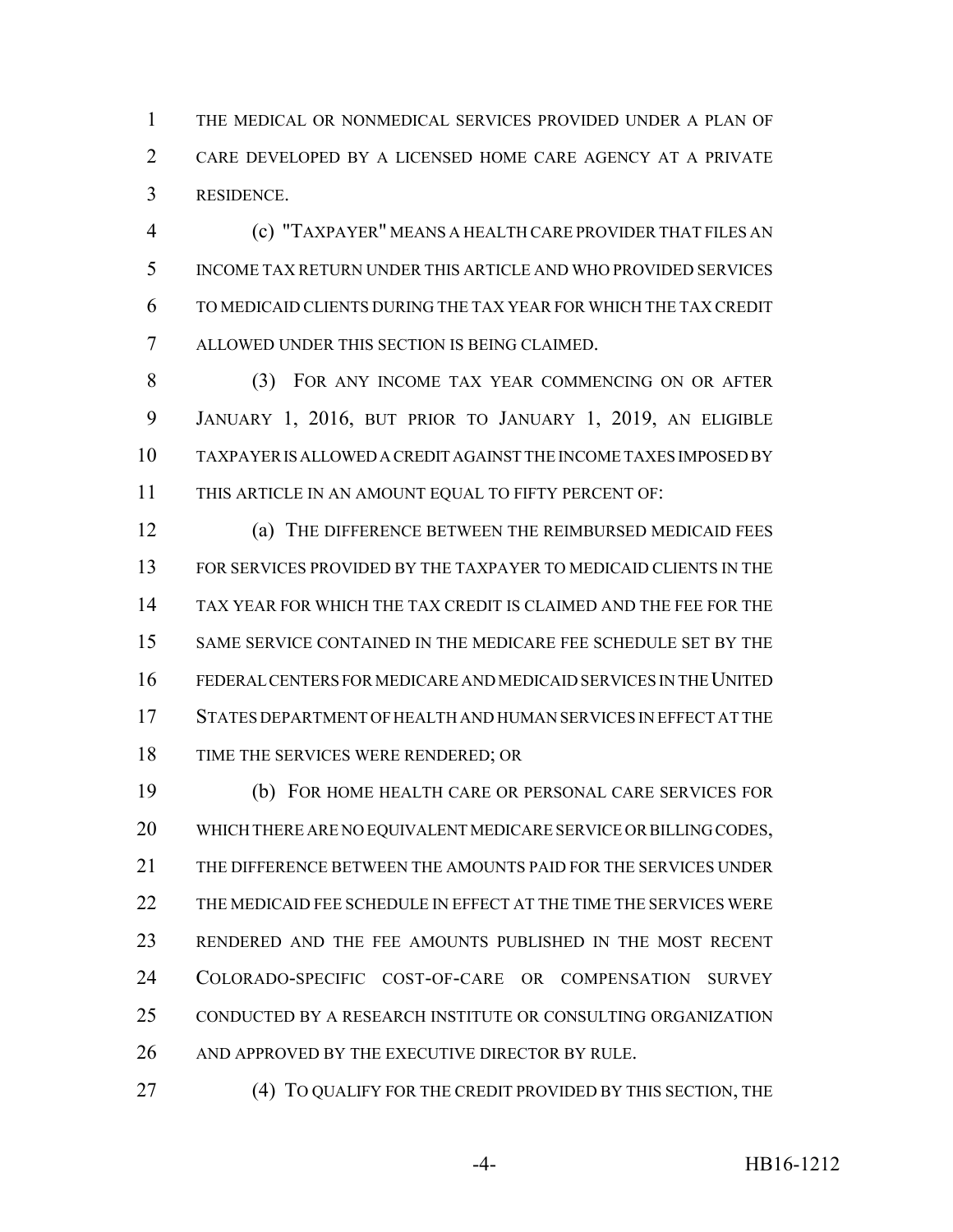TAXPAYER SHALL SUBMIT WITH HIS OR HER INCOME TAX RETURN FORM A COPY OF THE TAXPAYER'S ENROLLMENT OR REVALIDATION APPROVAL LETTER, ISSUED BY THE DEPARTMENT OF HEALTH CARE POLICY AND FINANCING, THAT CONTAINS THE TAXPAYER'S COLORADO MEDICAID PROVIDER NUMBER OR NATIONAL PROVIDER IDENTIFIER OR OTHER SUFFICIENT VERIFIED EVIDENCE AS SET FORTH BY THE EXECUTIVE DIRECTOR BY RULE THAT THE TAXPAYER WAS AN ACTIVE MEDICAID HEALTH CARE PROVIDER IN COLORADO DURING THE TAX YEAR, OR RELEVANT PORTION THEREIN, FOR WHICH THE CREDIT IS CLAIMED.

 (5) IF THE CREDIT ALLOWED UNDER THIS SECTION EXCEEDS THE INCOME TAXES OTHERWISE DUE ON THE TAXPAYER'S INCOME, THE AMOUNT OF THE CREDIT NOT USED AS AN OFFSET AGAINST INCOME TAXES IN THE INCOME TAX YEAR FOR WHICH THE CREDIT IS BEING CLAIMED IS NOT ALLOWED AS A REFUND AND SHALL NOT BE CARRIED FORWARD TO BE APPLIED AGAINST INCOME TAX DUE IN ANY SUBSEQUENT INCOME TAX YEARS.

 (6) THE EXECUTIVE DIRECTOR MAY PROMULGATE RULES, IN 18 ACCORDANCE WITH ARTICLE 4 OF TITLE 24, C.R.S., AS MAY BE NECESSARY OR CONVENIENT TO ADMINISTER AND ENFORCE THIS SECTION.

20 (7) THE DEPARTMENT SHALL INCLUDE, IN THE PRESENTATION IT MAKES PURSUANT TO SECTION 2-7-203, C.R.S., IN THE INTERIM 22 IMMEDIATELY PRIOR TO THE COMMENCEMENT OF THE FIRST REGULAR SESSION OF THE SEVENTY-SECOND GENERAL ASSEMBLY, INFORMATION REGARDING THE NUMBER OF TAXPAYERS WHO CLAIMED A TAX CREDIT UNDER THIS SECTION, HOW MUCH MONEY IN TAX CREDITS WERE ALLOWED, AND, IF ANY, THE AMOUNT OF CLAIMS DISALLOWED AND NUMBER OF AUDITS PERFORMED TO ASSESS COMPLIANCE WITH THIS SECTION.